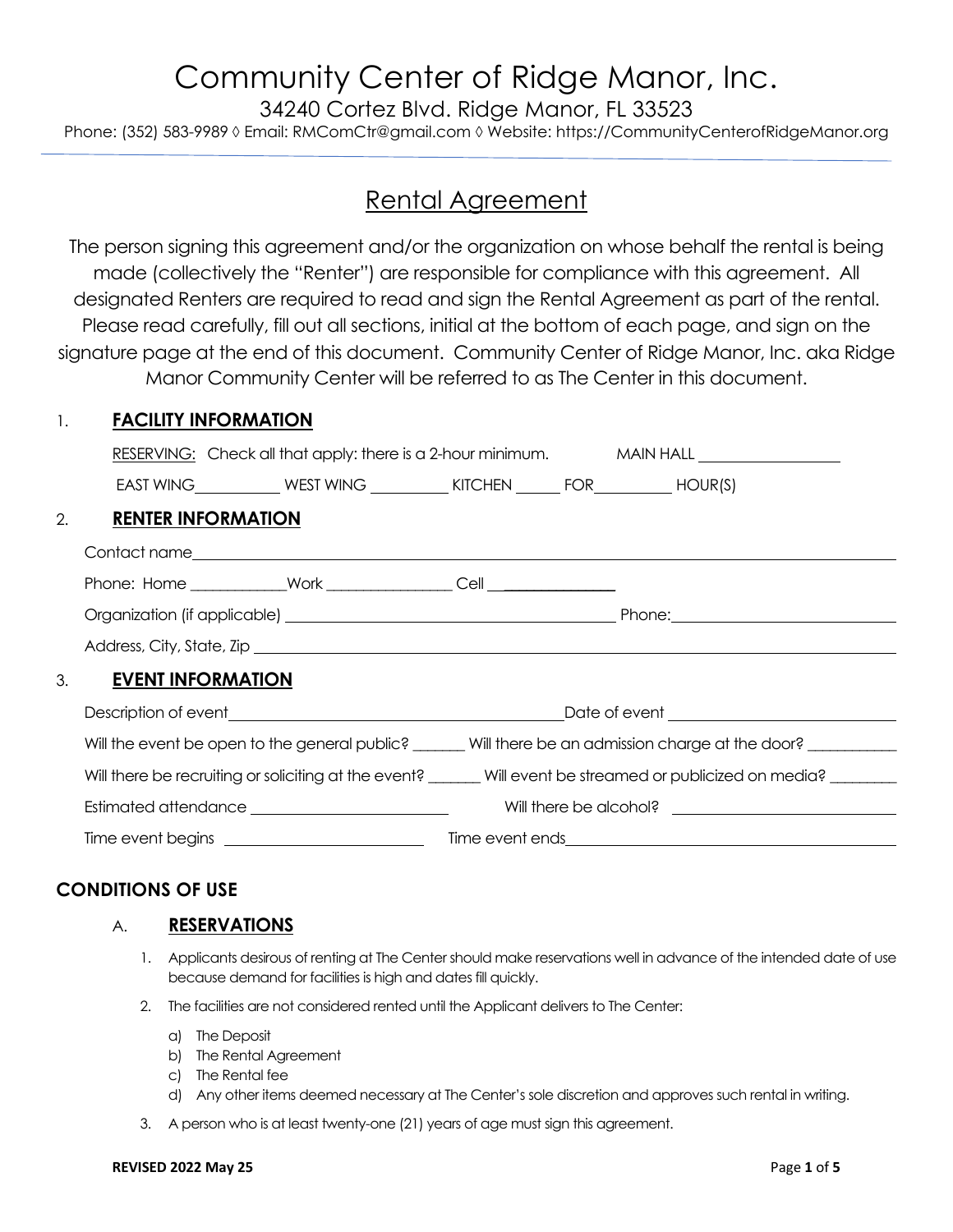- **4.** Renter shall provide The Center's Coordinator or his/her designee with a single contact who is to serve as the representative for Renter's activities. **Designated person signing for the rental MUST be present 100% of the time during the rental and there shall be no assignment of responsibility or duties by said person.**
- 5. Renter shall be responsible for securing all required permits and licenses.
- 6. The facility shall be used for the purpose stated in this agreement and no other use will be permitted. Use of the facility for any purpose other than stated in this agreement will subject the renter to forfeiture of deposit and other possible penalties as applicable by law, inclusive of possible prosecution in a court of law.
- 7. Renter shall not use The Center's name to suggest endorsement or sponsorship of the event without prior written approval of the Center Manager or his/her designee. Renter's publicity of the event shall clearly and accurately identify the name of the sponsoring organization or individual.
- 8. Renter shall permit any Center officers, employees, or agents to visit the event described in this agreement.
- 9. Renter shall be responsible for picking up the keys to the Facility, from the Center prior to the event. Renter shall return keys immediately following the event to the Center.
- 10. Under no circumstances shall Renter sublease or allow any other organization or individual to use the Facility for the period for which Renter has contracted.
- 11. This is an "AT WILL" agreement. Prospective Renter(s) may be denied approval of any event without explanation from the Community Center. Community Center policies for Political/Religious Neutrality and No Soliciting/Advertising may prohibit rental to any party.

#### B. **FEES & DEPOSIT**

.

See Cost Schedule and Invoice for breakdown of all charge options

- 1. Any person or agency holding a reservation for the use of The Center facilities and desiring to cancel such reservation may be subject to the withholding of a portion of, or the entire, security and rental fee for the Facility. Bookings made less than 30 days prior to the rental date must pay ALL FEES in full at the time of booking.
- 2. Renter is responsible for any lost keys, and any costs that The Center would incur to replace and/or re-key the Facility
- 3. In the event the Facility is not left in the same condition as prior to the event, Renter shall be charged for all janitorial and/or repair fees incurred by The Center as a result of same and these fees shall be billed to Renter. The Center shall determine the costs and shall be the final value chargeable to the Renter. Said costs shall be deducted from the Security Deposit.

#### C. **PROHIBITED ITEMS AT FACILITY**

1. **No glass policy:** there will be **no glass beer containers** allowed on the premises or in the building. Any broken glass found on the premises after the cleanup by the renter is subject to withholding the full value of the security deposit from the renter.

2. **Glitter, Confetti, Helium Balloons:** there will be **no glitter, confetti or helium balloons** allowed in the building. Any glitter or confetti found on the premises after the cleanup by the renter is subject to withholding the full value of the deposit from the renter.

3. **Weapons:** There shall be no weapons allowed inside the facility or on the Community Center properties surrounding the facility. The definition of weapon would be any item that is prohibited by the TSA for commercial travel. Exception to this rule would be cutlery used for preparing and serving food. Violation of this rule will be subject to prosecution by the law.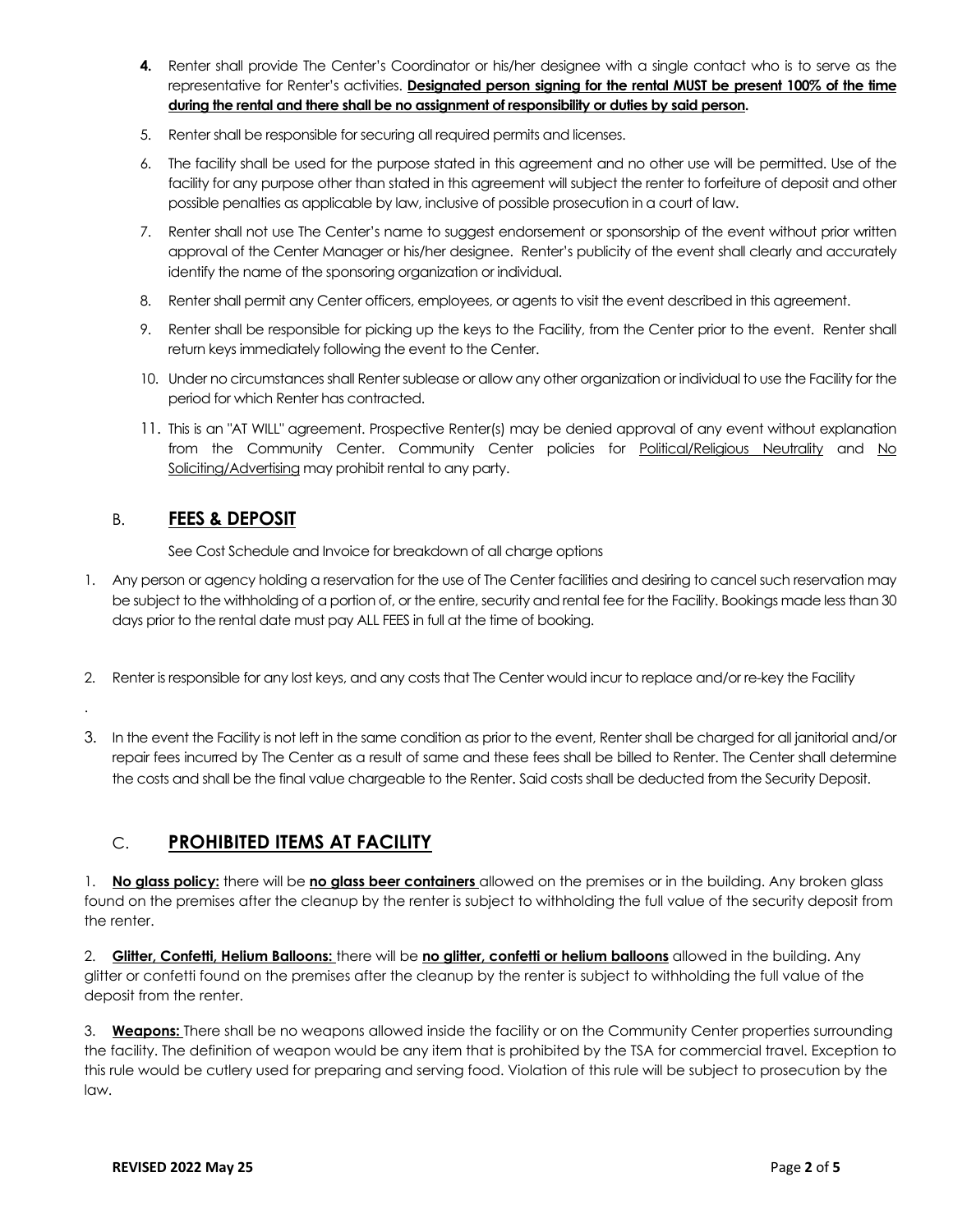4. **Climbing/Ladder Safety:** Any activity conducted above the surface by the Renter shall be entirely at their own risk and hold harmless the Community Center of Ridge Manor from any and all liability. Any safety violations issued by OSHA or other governing oversight authorities shall be at the expense of the Renter.

#### D. **INDEMNIFICATION AND INSURANCE**

- 1. Renter shall indemnify, defend, and hold harmless The Center, its officers, employees, and agents from any and all losses, costs, expenses, claims, liabilities, actions, or damages, including liability for injuries to any person or persons or damage to property arising at any time during and/or arising out of or in any way connected with Renter's use or occupancy of the Facility.
- 2. Renter shall report any personal injuries or property damage arising at any time during and/or arising out of, or in any way connected, with Renter's use or occupancy of The Center's facilities and adjoining property to The Center Coordinator or his/her designee, immediately on a verbal communication.

#### E. **SECURITY**

- 1. The Center, at its sole discretion, may require a certain number of security officers for the event. Renter shall be responsible for procuring and paying for security officers. Security company shall be a licensed and insured corporation and shall demonstrate the ability to control the event prior to the Center approving the event.
- 2. Renter is solely responsible for supervising all individuals at the Facility and adjoining property during the event. The Center is not responsible for providing this supervision. However, The Center may evict individuals from the Facility during the event if their conduct is not in the best interest of the public or is deemed to be detrimental in any way.

#### F. **SET UP / CLEAN UP / DECORATIONS**

- 1. Renter, caterers, bands, transportation of rental equipment, and related individuals and activities will not be permitted access to the Facility prior to or after the event time period. Renter shall be responsible for arranging access during the time requested for entry and exit of the Facility.
- 2. Renter shall not prepare or decorate the Facility prior to the event start time, unless Renter provides rental fees, deposits, and insurance for the time of the preparation and/or decoration.
- 3. Renter must submit samples of decorating materials to the Center Coordinator upon request for approval a minimum of 30 days before the event. The Center Coordinator must approve all decorating material for use before the Renter is allowed to start decorating process.
- 4. Renter shall not drive, or permit to be installed, nails, hooks, tacks, screws, poles, stakes or other forms of fasteners into any part of the Facility and shall not make, or allow to be made, any alterations of any kind therein. The use of adhesive tape is specifically prohibited on the inside of the windows and/or doors. The glass has window tint film that may be damaged by tape. There shall be no decorations hung by the ceiling and the glitter ball, light and all ceiling fixtures shall not be removed or altered in any way.
- 5. Renter shall be responsible for all cleanup of the Facility, including adjacent grounds, at the end of the rental. Renter shall pick up, bag, and remove all trash generated by all activity in any way connected with its use of the Facility, leaving the Facility clean and free of all trash and litter. Renter shall also leave all fixtures in the same condition as prior to the event. Renter shall furnish all cleanup materials, including, but not limited to, floor cleaning soap, trash bags and all other necessary items to facilitate returning the facility to pre-rental condition. Facility will supply sweeping devices and mopping tools for use by the Renter. Unless arrangements are made in advance, the Renter shall be allowed a 4-hour cleanup period, which shall be performed immediately after the end of the rental period. If the rental period ends at 12 midnight, the Renter shall have the cleanup completed by 4 am. Failure of the Renter to comply with this requirement will subject the Renter to a full loss of the security deposit.
- 6. Renter shall not store any equipment or materials at the Facility or adjoining property without the prior written approval of The Center Manager or his/her designee.
- 7. If the Renter needs certain areas in the facility as a dressing room or changing area, they must obtain permission in advance from The Center. The Center shall disable any surveillance cameras in advance of the event to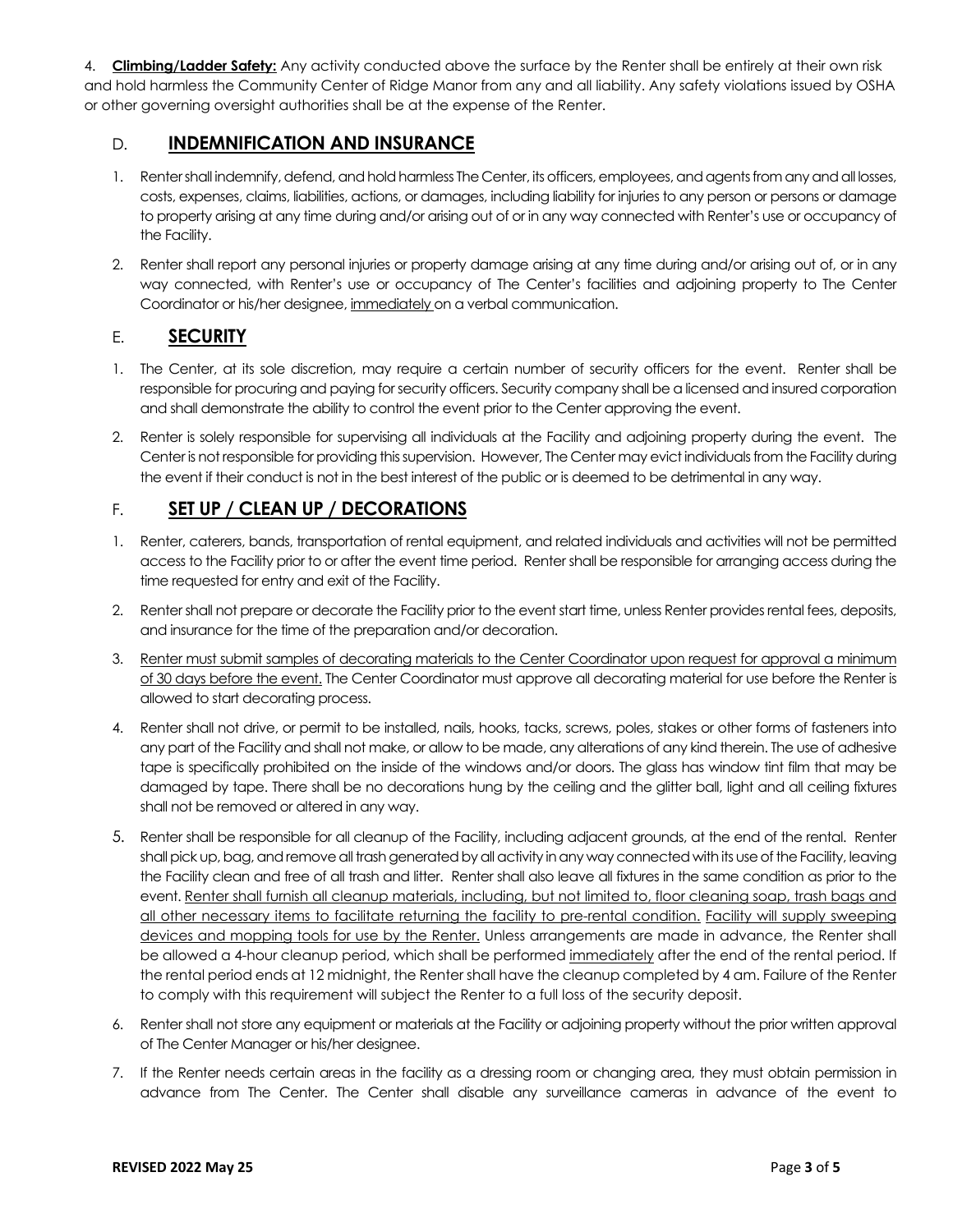accommodate the private area. The Renter shall not cover any cameras for any reason and will be subject to withholding of security deposit money if this occurs.

8. Renter shall be responsible for all damage to the Facility and/or its contents during use. In the event damage occurs or excessive cleaning is necessary, Renter shall be charged for all janitorial and/or repair fees incurred by The Center as a result.

#### G. **EQUIPMENT / ACCESSORIES**

- 1. Renter shall not remove, relocate, or abscond with The Center's property outside of the Facility for any reason. Renter shall not move any existing fixtures within the facility for any reason.
- 2. Renter shall not use The Center's equipment, tools, or furnishings located in or about the Facility without prior written approval.
- 3. Renter shall not drive or park motorized vehicles on field or green space, except that parking on the outlot east of the parking lot shall be permitted if requested in advance by the Renter.
- 4. Renter shall secure the approval of The Center before using audio/visual systems, public address systems, and live or recorded amplified music. Any damage to the facility due to the use of the electrical system and sound systems shall be the responsibility of the Renter.

#### H. **MISCELLANEOUS**

- 1. Renter shall comply with all local, state, and federal laws and regulations related to the use of the Facility.
- 2. Renter shall not admit a larger number of individuals than can lawfully, safely, and freely move about the Facility. Maximum persons allowed in the main hall shall be limited to 158 persons.
- 3. Smoking is not permitted at the Facility.
- 4. Animals are permitted at the Facility. Cleanup due to animal presence is the responsibility of the Renter.
- 5. If Renter violates any part of this agreement or reports false information to The Center, The Center may refuse Renter further use of the Facility and Renter shall forfeit a portion of, or all, the rental fee and/or the deposit. The Center may impose additional requirements as deemed necessary to protect the health, safety, and/or welfare of the community.
- 6. This agreement is subject to cancellation by the Community Center management at any time if it is deemed to be under the requirements for any public health emergency. Renter would receive the full value of the deposit and any rental payment(s) already tendered if such a situation occurs. If rental is cancelled by the renter, possible forfeiture of payments may occur, depending on the timing of the cancellation in relation to the rental date.

| Renter's Signature: | ⊃ate: |  |
|---------------------|-------|--|
|                     |       |  |

| <b>RMCC Representative:</b><br>"Date |
|--------------------------------------|
|--------------------------------------|